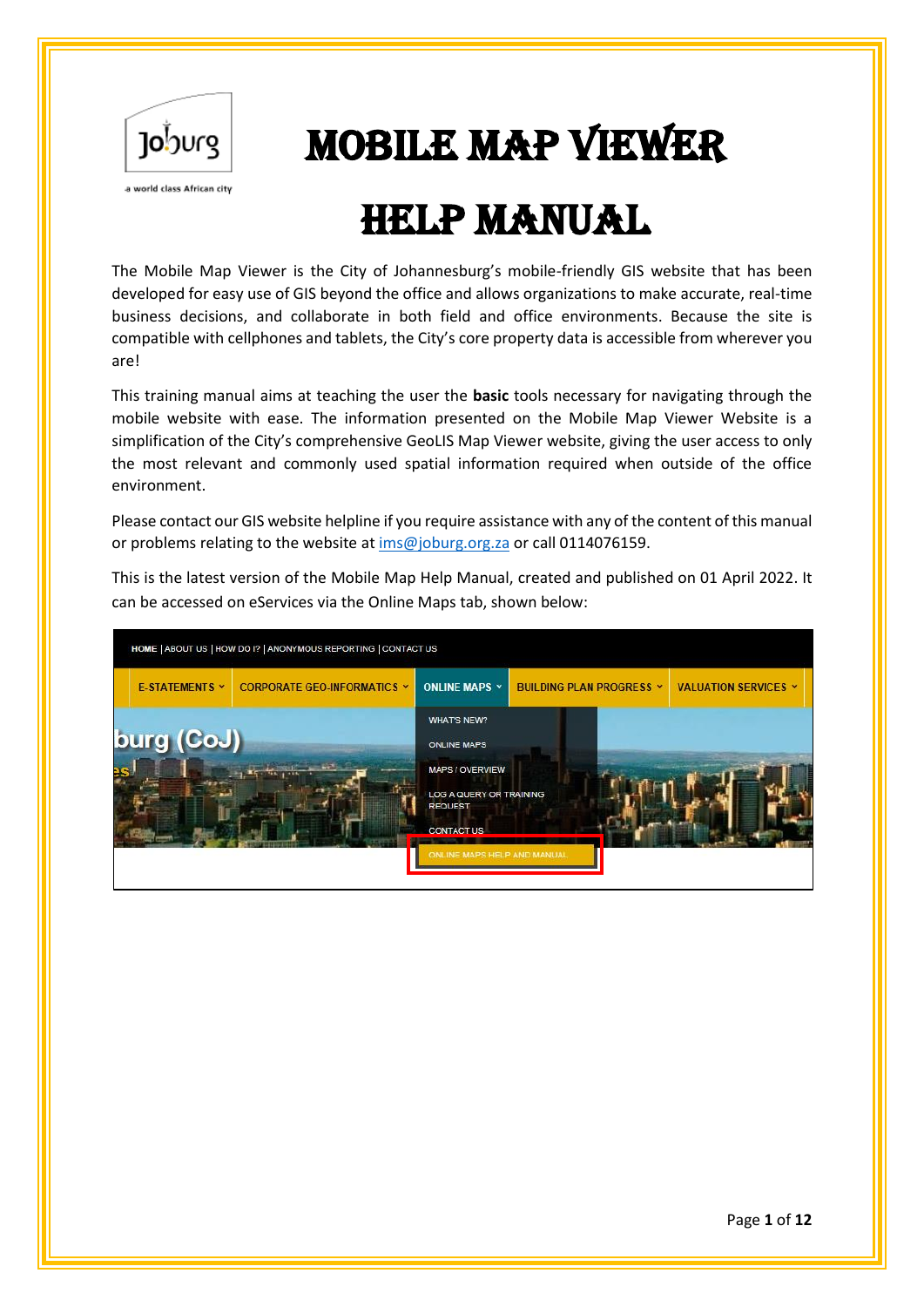To access the Mobile Map Viewer, type the following URL into the web browser on your mobile device:

# <https://ags.joburg.org.za/cgismobi/>

You can also access the viewer by going to "**[Eservices](https://eservices.joburg.org.za/)"**  $\rightarrow$  "Online Maps". Once on this page, you will find two links that will allow you to access the Mobile Map Viewer, as seen in the red boxes below. Click on either of those links to launch the Mobile Map Viewer.

Mobile Map Viewer (click here to access mobile map viewer)

We at Corporate Geo-Informatics are delighted and proud to announce the launch of the Mobile Map Viewer, palm of your hand.

Access the mobile map viewer, by using the following url https://ags.joburg.org.za/cgismobi



## **THE LANDING PAGE**

Once the Mobile Mp Viewer loads, the Landing Page, shown above, becomes visible. The Landing Page displays the full extent of the City of Johannesburg and has various tools in the Table of Contents on the left-hand side of the page, as shown in the red box. Each tool will be discussed in this manual.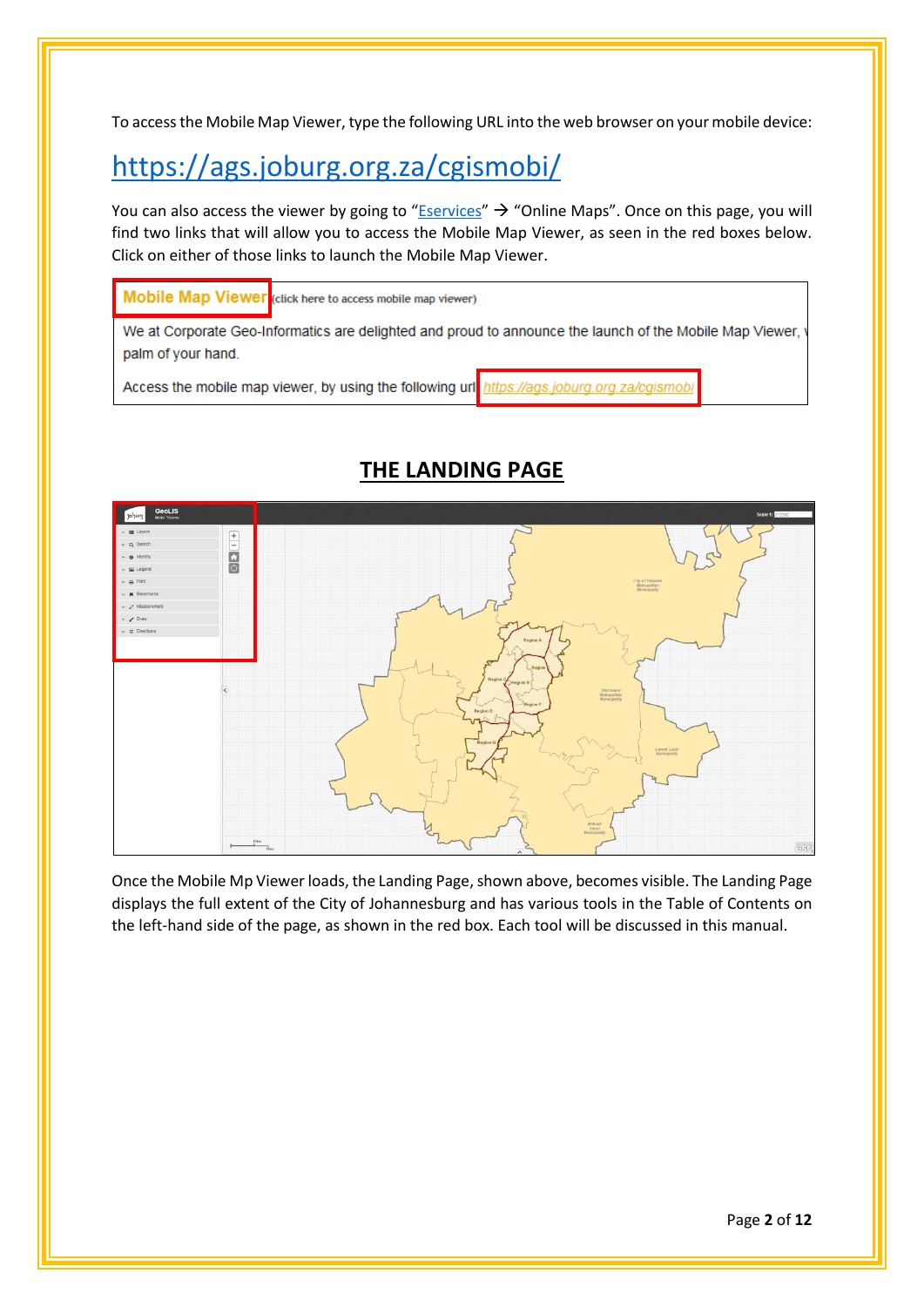

The icon shown above is used to zoom into and out of the map extent and are explained in the table below:

| $\vert$ This is the "Zoom In" tool. Simply click on this icon for the map to zoom in. This displays a  |
|--------------------------------------------------------------------------------------------------------|
| $\vert$ smaller region of the map, showing more detail of the specified area. This tool is useful when |
| vou want to focus the map on a specific property, stand, or building.                                  |

This is the "**Zoom Out**" tool. Simply click on this icon for the map to zoom out. This displays a larger region of the map, showing a greater area than when zoomed in. This tool is useful when you want to focus the map on larger areas such as a township extent, ward or an entire region.

Tip: You can also zoom in and out of the map using the wheel of your mouse. Roll the wheel on the mouse toward you to zoom out or roll the wheel away from you to zoom in.

## **THE DEFAULT EXTENT**



The Default Extent icon, shown above, is used to take the map back to the original extent, as seen on the Landing Page.

This is useful when the user wants to zoom all the way out of the map and view the full extent of the City of Johannesburg; navigate to different regions; view the City in relation to neighbouring municipalities within Gauteng Province, etc.

To do this, click on the home icon shown above and the map extent will return to default, as shown on the left.



The Find My Location tool, shown above, uses GPS and other geolocation technology to find and display your exact position within the City of Johannesburg's boundary. The accuracy of this tool is based on what geolocation service is available and detectable by the site.

**GPS Position** 

latitude: -26.0394 longitude: 27.9527 accuracy: 29572 altitude: altitude accuracy: heading: speed:

To find your location, click on the icon shown above and the map will zoom to the position on the map that represents your

actual position on the ground. Your location will be represented by a small blue circle, as shown on the right.



Your GPS position will appear on the top right-hand corner of the screen, as shown below, and contains information such as latitude and longitude.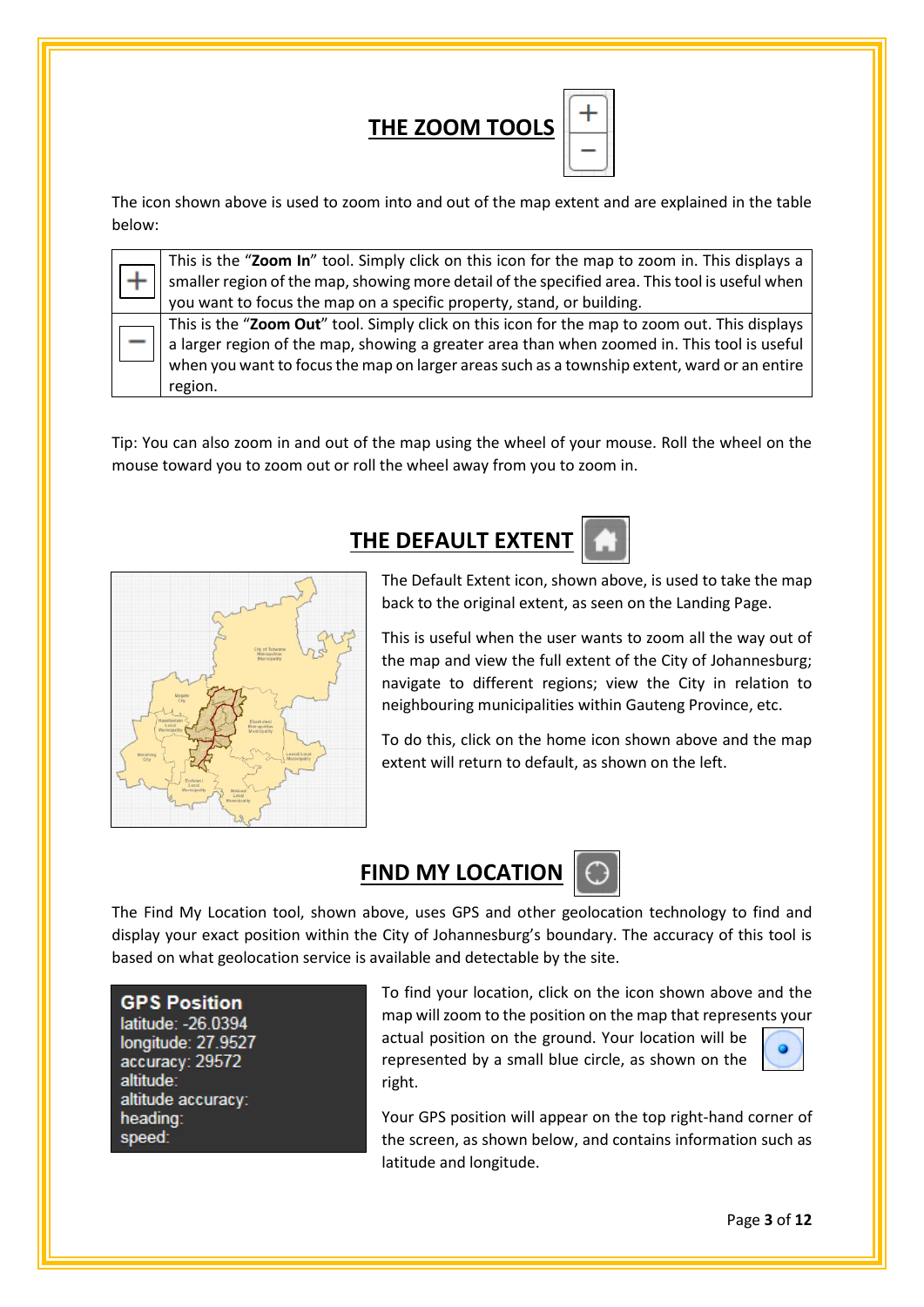### $\vee$  **IE** Layers Q Search  $\theta$  Identify  $\Box$  Legend  $\Delta$  Print **Bookmarks A** Measurement  $\triangleright$   $\cdot$  Draw  $\vee$   $\neq$  Directions

 $\mathbf{R}$ **B** Stands

Begistered and SG<br>Approved Stands

 $\Box$ 

 $\Box$ 

⊕ Registered and SG<br>
⊕ G Approved Stands Labels □ S SG Approved Stands

**E Registered Stands** 

**TABLE OF CONTENTS**

 $\vee$  **IE** Layers

 $\sim$  O Search

 $\vee$  **e** Identify

 $\vee$  **Ex** Legend

 $\vee$  **N** Bookmarks

 $\vee$  Measurement

Current draw mode: None

 $\vee$   $\neq$  Directions

 $\bullet$   $\circ$   $\prime$   $\circ$   $\circ$   $\circ$   $\circ$ 

 $\sim$   $\Delta$  Print

 $\sim$   $\sqrt{2}$  Drav

On the left side of the Mobile Map Viewer page is a Table of Contents, with a list of various options, as shown in the image on the left. Each option available has a different function and can be accessed by clicking on the arrow next to the option title, as show in the red box on the left. Once you click on the arrow, the Table of Contents will expand and more

functions become available below the option title, as can be seen in the image on the right.

The function of each option is discussed in greater detail below.



Symbols that are used to represent each dataset are shown below the layer name so that the user can identify the layers on the map (e.g. blue box represents Sectional Schemes).

Datasets can also be turned on and off under the "Layers" option. Turning layers on and off can be done by checking/unchecking the box next to the layer name.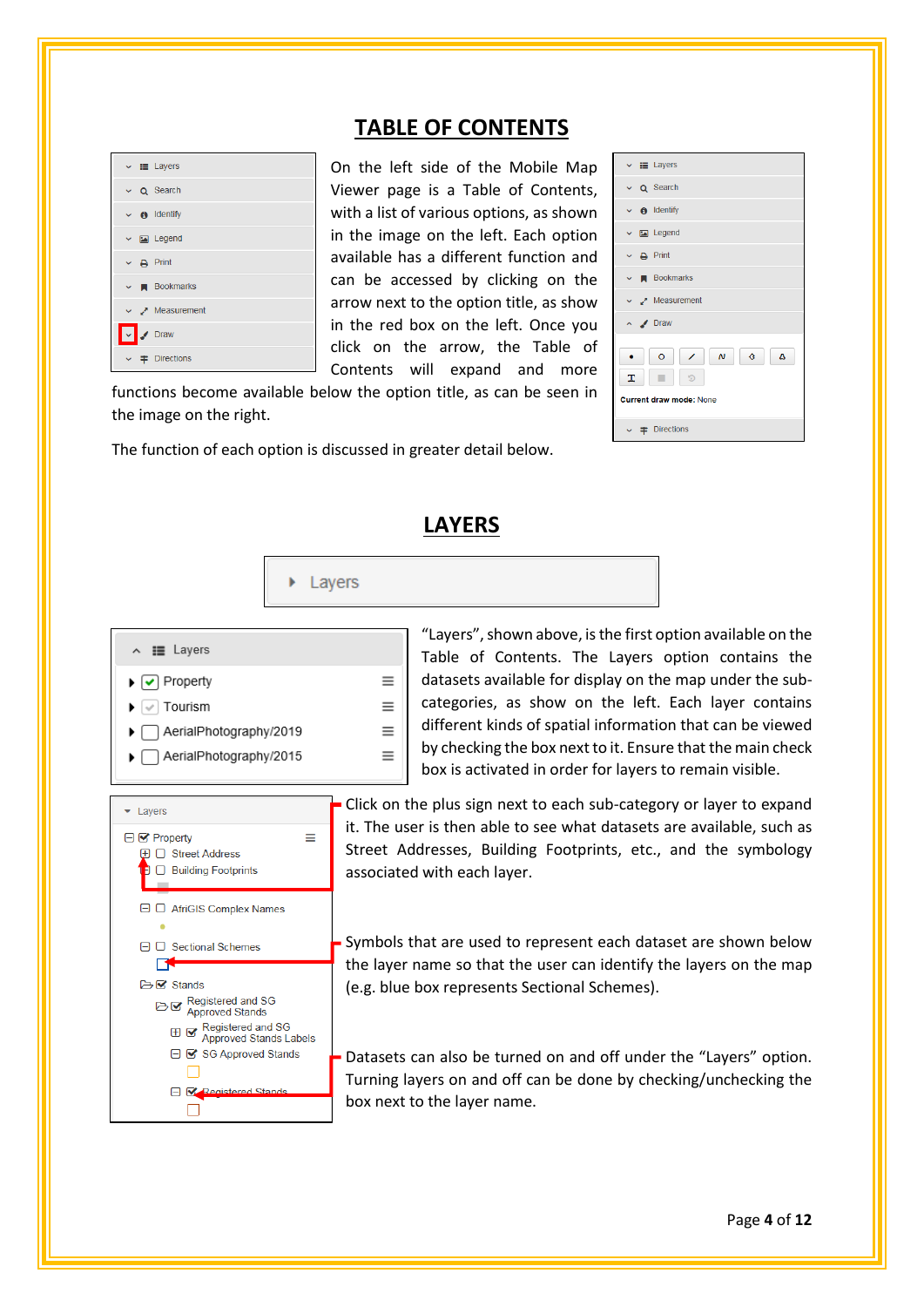The latest aerial imagery available was collected in 2019. To turn it on, check the box next to the imagery name in the Layers category. The aerial imagery will then appear on the map as shown in the image below:



### **SEARCH**

Search ¥.

| ~ Q Search                  |
|-----------------------------|
| By Attribute<br>By Shape    |
| <b>Select A Layer:</b>      |
| Council Owned Land          |
| <b>Council Owned Land</b>   |
| <b>Farm Portions</b>        |
| <b>Informal Settlements</b> |
| Points of Interest          |
| Sectional Schemes           |
| <b>Stands</b>               |
| <b>Street Address</b>       |
| Street Name                 |
| Townships                   |
|                             |

The "Search" option is used to search for features on the map. This is the most commonly used tool on the Map Viewer as it allows the user to locate various features and generate feature-related information.

The search "By Attribute" allows the user to search for a feature on the map from a specific layer.

When the "Select A Layer" option is expanded, a list of searchable layers appears in the drop down list from which the user is able to choose, as shown on the left.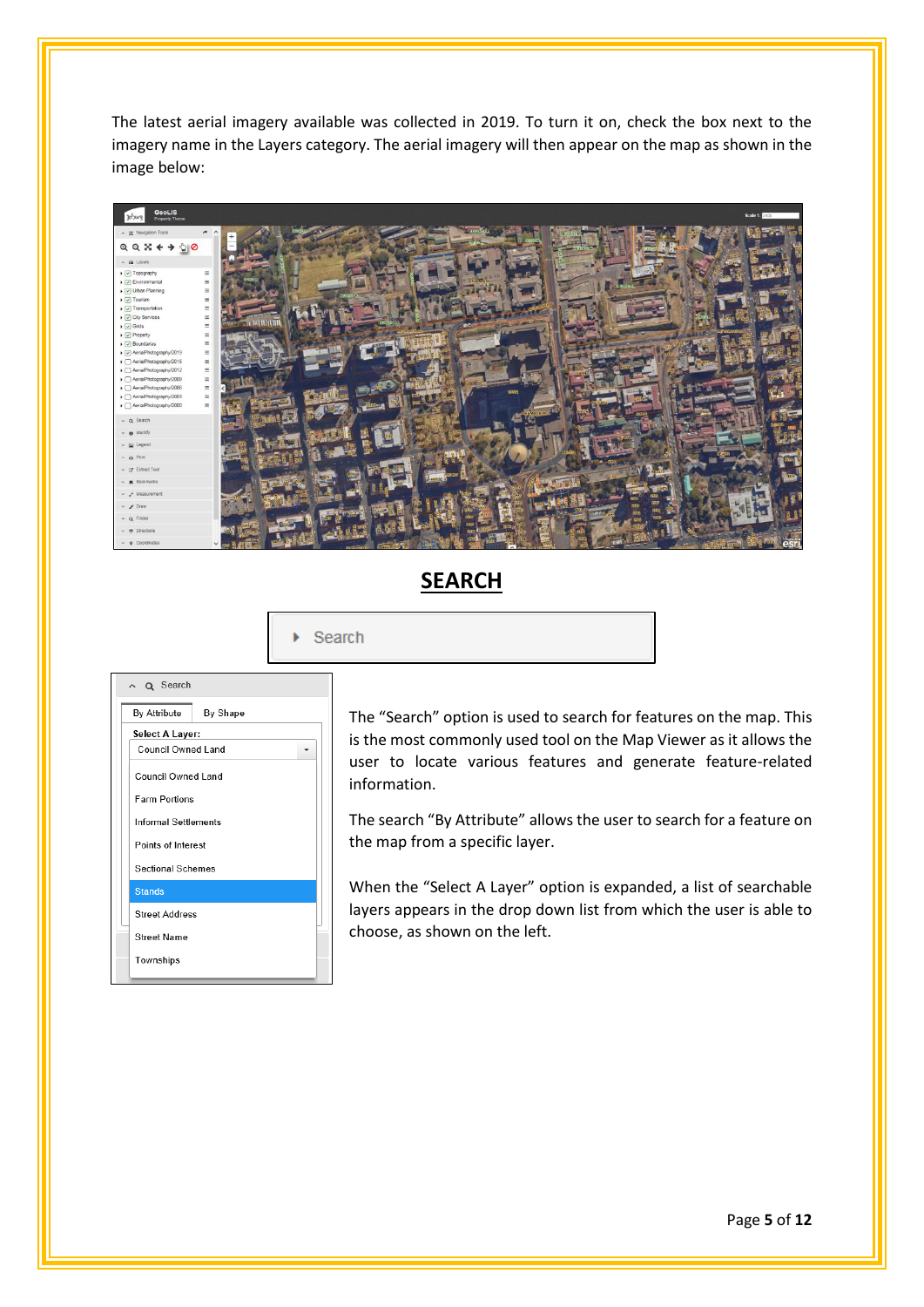| ~ Q Search                |
|---------------------------|
| By Attribute<br>By Shape  |
| Select A Layer:<br>Stands |
| Stand Number: Default     |
| Enter stand number        |
| <b>Township Name:</b>     |
| Q Search                  |

Click on the arrow next to the drop-down list under "Select A Layer" to choose the layer to search from, as shown on the left (e.g. if you know the stand number of a property, select "Stands" from the drop-down list).

Type the stand number for the property in question in the space bar under "Stand Number".

Under "Township Name" begin typing the name of the Township that the property falls within and select the correct Township name from the drop-down list that appears. This field can be left blank if the user does not know the township name.

Once complete, click "Search" to generate a list of results that match the search criteria.

The matching results are then listed in a Results Table, as shown below, containing information relating to each property that matches the search criteria. Clicking on the record will highlight the record and zoom to its location on the map.

| Q Zoom               | $\pm$ Report<br><b>Q</b> Clear + |                     |                                    |                                       |                            |                  |                    | <b>Export</b>                   |
|----------------------|----------------------------------|---------------------|------------------------------------|---------------------------------------|----------------------------|------------------|--------------------|---------------------------------|
| Street No            | - Street Name                    | <b>Stand Number</b> | Area (m2) Township Name Only Owner |                                       | <b>Market Value Zoning</b> | <b>Ward Name</b> | <b>Region Name</b> | $\circ$<br><b>Stand SG Code</b> |
| 158                  | <b>CIVIC</b>                     | 1/5332              | 59,463.686 JOHANNESBURG            | CITY OF JOHANNE 197,130,000 Municipal |                            | 60               | Region F           | T0IQ018300000005.               |
|                      |                                  |                     |                                    |                                       |                            |                  |                    |                                 |
| $1 - 1$ of 1 results |                                  |                     |                                    |                                       |                            |                  |                    | « ← 1 → » 100 <u>V</u>          |

There are 4 options available on the Results Table shown in the panel above the result, namely, "Zoom", "Clear", "Export", and "Report", explained below.

**Zoom**: This allows the user to zoom into one, or all, of the search results available in the Results Table.

**Clear**: This allows the user to remove one, or all, of the search results available in the Results Table.

**Export**: This allows the user to extract and save the search results in either a Microsoft Excel or Comma-Separated-Values format, as shown in the image below.

| <b>O</b> Exporter                                           |                                        | $\times$                                                                                                                                                       |                                                                           |                           |
|-------------------------------------------------------------|----------------------------------------|----------------------------------------------------------------------------------------------------------------------------------------------------------------|---------------------------------------------------------------------------|---------------------------|
| <b>Select an Export Format:</b>                             | Comma-Separated-Values (.csv)          |                                                                                                                                                                |                                                                           |                           |
| Microsoft Excel (.xlsx)                                     |                                        |                                                                                                                                                                |                                                                           |                           |
|                                                             | Comma-Separated-Values (.csv)          |                                                                                                                                                                |                                                                           |                           |
| 知日 ちゃっす<br>FILE<br>HOME<br><b>INSERT</b><br>A               | PAGE LAYOUT<br><b>FORMULAS</b><br>DATA | VIEW<br><b>REVIEW</b><br>PROTECTED VIEW Be careful-files from the Internet can contain viruses. Unless you need to edit, it's safer to stay in Protected View. | export_results_4_3_2020 [Protected View] - Excel<br><b>Enable Editing</b> |                           |
| $\overline{\phantom{a}}$<br>E26<br>$\checkmark$<br>$\times$ | fx                                     |                                                                                                                                                                |                                                                           |                           |
| А                                                           | $\overline{B}$                         | c                                                                                                                                                              | D                                                                         | Е                         |
| $\mathbf{1}$<br><b>Street No</b>                            | <b>Street Name</b>                     | <b>Stand Number</b>                                                                                                                                            | Area (m2)                                                                 | <b>Township Name Only</b> |
| 12 U<br>$\overline{2}$<br>3<br>4                            | <b>SURREY</b>                          | 12/2036                                                                                                                                                        |                                                                           | 873.677312 FERNDALE       |
| 5<br>6<br>$\overline{7}$                                    |                                        |                                                                                                                                                                |                                                                           |                           |
| 8<br>9                                                      |                                        |                                                                                                                                                                |                                                                           |                           |

Page **6** of **12**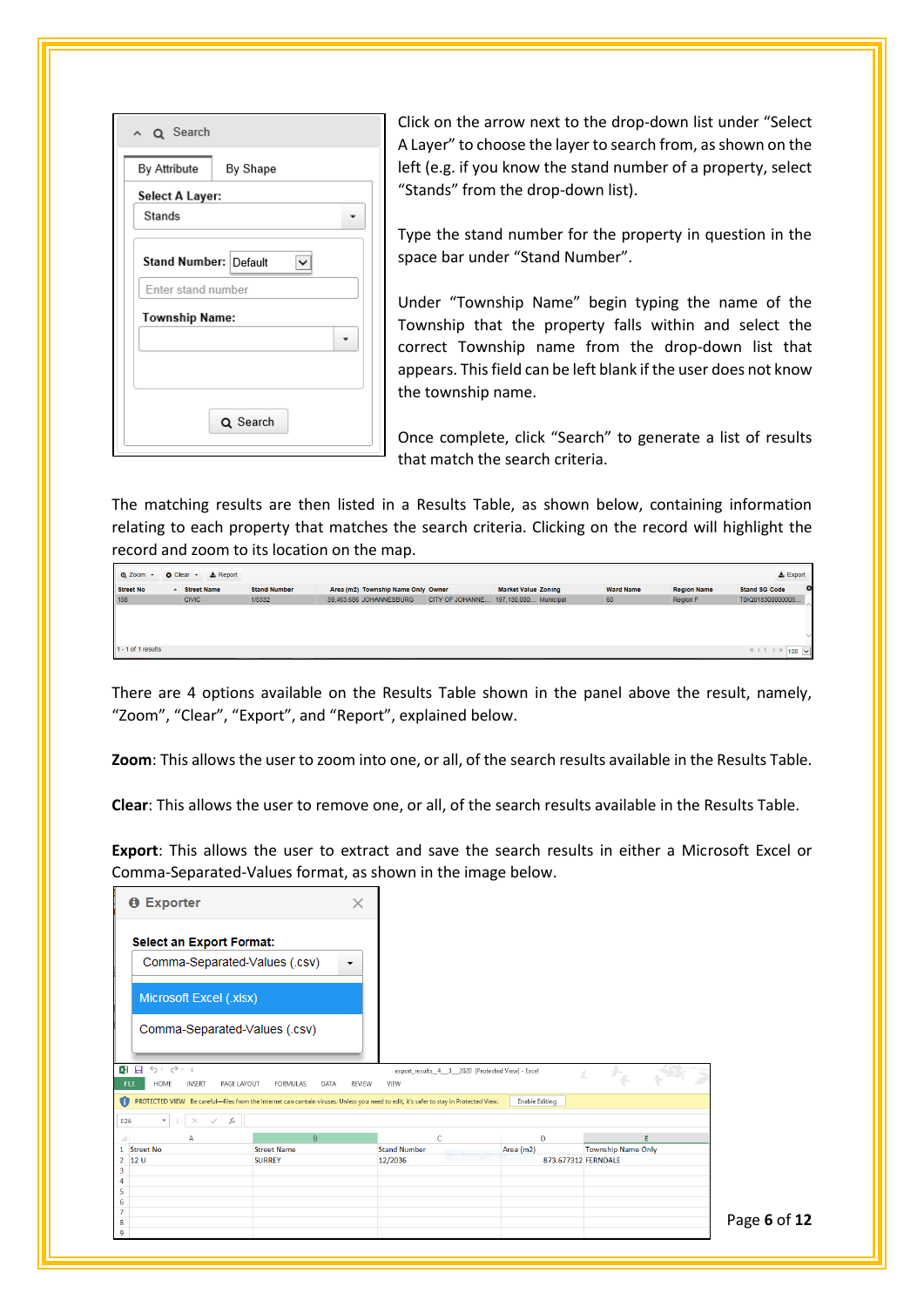**Report**: allows the user to generate a PDF/PNG showing the property information and locality of the selected result, as shown in the example below:

#### CITY OF JOHANNESBURG: Corporate Geo-Informatics

#### **Stands Search Report**

Reports generated from the website can be used for the purpose of zoning information. Zoning information must be read in conjunction with the applicable Town<br>Planning Scheme clauses and Amendment Scheme relevant to the enf Braamfontein.

| <b>OBJECTID</b>           | 590965                                         |
|---------------------------|------------------------------------------------|
| <b>Street No</b>          | 158                                            |
| <b>Street Name</b>        | <b>CIVIC</b>                                   |
| <b>Stand Number</b>       | 1/5332                                         |
| Area (m2)                 | 59463.6859846                                  |
| <b>Township Name Only</b> | <b>JOHANNESBURG</b>                            |
| Owner                     | CITY OF JOHANNESBURG METROPOLITAN MUNICIPALITY |
| <b>Market Value</b>       | 197130000                                      |
| Zoning                    | Municipal                                      |
| <b>Ward Name</b>          | 60                                             |
| <b>Region Name</b>        | Region F                                       |
| <b>Stand SG Code</b>      | T0IQ0183000000053320000100                     |



Page **7** of **12**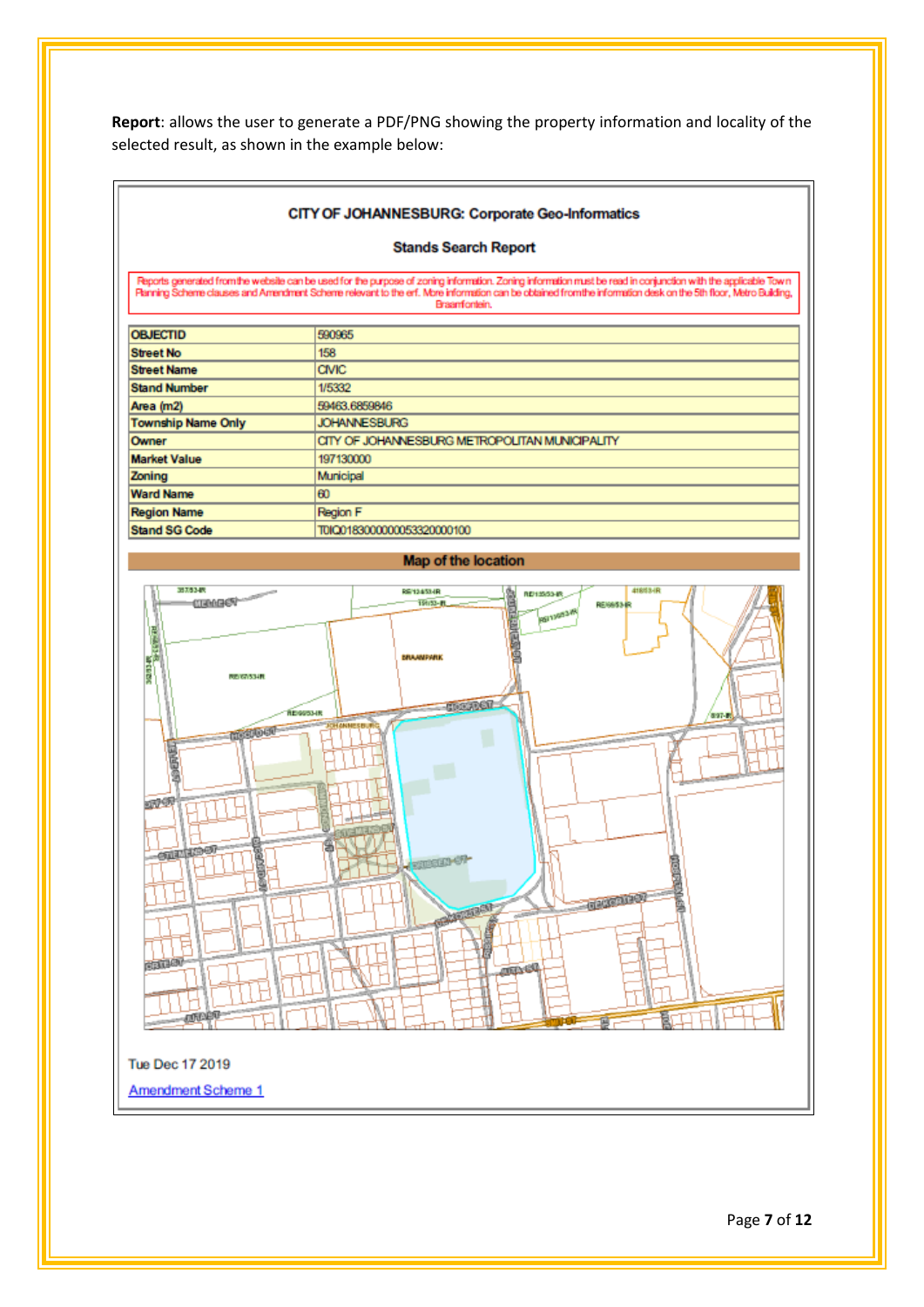#### **IDENTIFY**

| $\checkmark$ | <b>O</b> Identify |
|--------------|-------------------|
|              |                   |



The "Identify" option, shown above, allows the user to query information relating to a specific layer. When the user clicks on the arrow next to the Identify icon, identification options become available, as shown on the left. By clicking on the arrow of the bar shown in the red box, the user can choose a specific layer to

identify or leave the default "All Visible Layers" option on.

| (1 of 2)<br>нı                 |                                                                |  |  |  |  |
|--------------------------------|----------------------------------------------------------------|--|--|--|--|
| <b>Registered Stands</b>       |                                                                |  |  |  |  |
| Code                           | Stand SG T0IQ0183000000053320000100                            |  |  |  |  |
| <b>Number</b>                  | <b>Stand 1/5332</b>                                            |  |  |  |  |
|                                | <b>Town Name JOHANNESBURG</b>                                  |  |  |  |  |
| <b>Name Only</b>               | <b>Township JOHANNESBURG</b>                                   |  |  |  |  |
| Township 0<br><b>Extension</b> |                                                                |  |  |  |  |
| <b>Status Code REGISTERED</b>  |                                                                |  |  |  |  |
| <b>Land Type Erven</b>         |                                                                |  |  |  |  |
| Property Id 4003767            |                                                                |  |  |  |  |
|                                | <b>Owner CITY OF JOHANNESBURG</b><br>METROPOLITAN MUNICIPALITY |  |  |  |  |
|                                | <b>Zoning Municipal</b>                                        |  |  |  |  |
| Zoom to                        | <b>Markot 107120000</b>                                        |  |  |  |  |

To identify a layer on the map, simply click on a point on the map you wish to identify and the map will generate a pop-up box showing information relating to the layer/property at that point, as shown on the left.

#### **LEGEND**



| Legend                                        |  |  |  |  |  |
|-----------------------------------------------|--|--|--|--|--|
| Property                                      |  |  |  |  |  |
| <b>Stands</b>                                 |  |  |  |  |  |
| Registered and SG Approved Stands             |  |  |  |  |  |
| Registered and SG Approved Stands<br>Labels   |  |  |  |  |  |
| <b>SG Approved Stands</b>                     |  |  |  |  |  |
| <b>Registered Stands</b>                      |  |  |  |  |  |
| Township                                      |  |  |  |  |  |
| Proclaimed and SG Approved Township<br>Labels |  |  |  |  |  |
| <b>Proclaimed Townships</b>                   |  |  |  |  |  |
| <b>GP Approved Townships</b>                  |  |  |  |  |  |

The "Legend", shown above, provides the user with a key or explanation of data that is presented on the map. The Legend only displays layers and its corresponding symbols that are turned on in the Layers option.

Click on the arrow next to the word "Legend" to view the various layers that are turned on and see the symbol used to represent that layer on the map, as shown on the left.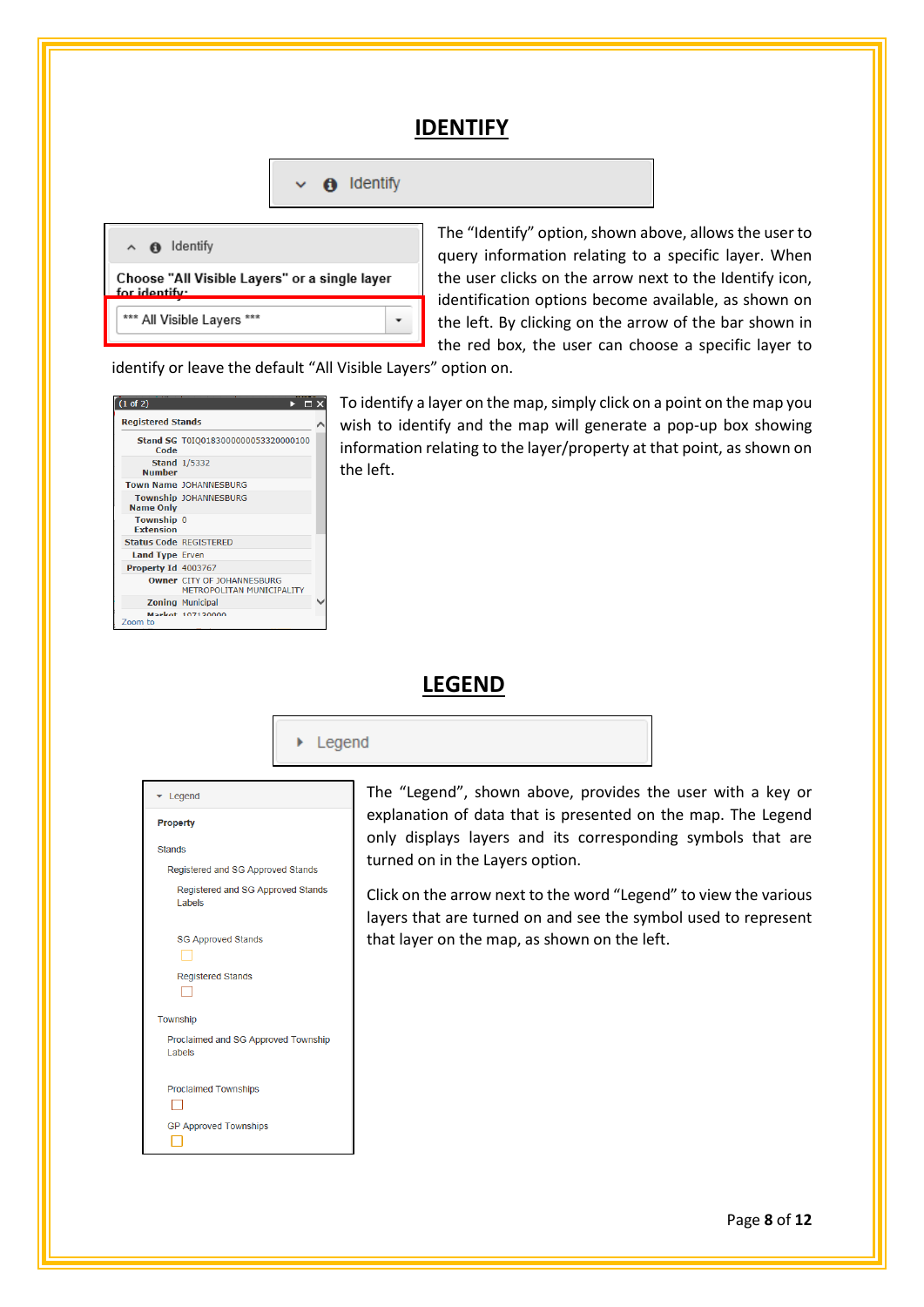#### **PRINT**

|  |  | $\vee$ $\bigoplus$ Print |
|--|--|--------------------------|
|--|--|--------------------------|

The "Print" option, shown above, is used to print the map extent to a PDF document which can then be saved, emailed, or used for report purposes outside of the mapping session.

| $\land$ $\qquad \qquad \Box$ Print |                                               |  |  |  |  |  |  |
|------------------------------------|-----------------------------------------------|--|--|--|--|--|--|
| Title:                             | Map                                           |  |  |  |  |  |  |
| Author:                            | <b>CGIS GeoLIS</b>                            |  |  |  |  |  |  |
| Format:                            | PDF                                           |  |  |  |  |  |  |
| Layout:                            | A4 Portrait                                   |  |  |  |  |  |  |
|                                    | $\mathbf{\ominus}$ Print<br><b>♦ Settings</b> |  |  |  |  |  |  |

By clicking on this icon, the user opens up a printing table, as shown on the left. The user can then give the map a title by clicking in the text box next to "Title" and typing; enter an author's name by clicking in the text box next to "Author" and typing; change between PDF and PNG format by clicking on the arrow next to "Format"; and select a type of layout by clicking on the arrow next to "Layout. The "Settings" option allows the user to change the map scale, scale bar units, and print quality of the map. Click the "Print" option once complete. A PDF/PNG

of the map will appear in the printing table which the user can click on to open.

#### **BOOKMARKS**

| ▶ Bookmarks |                |
|-------------|----------------|
|             | The "Bookmark" |

| $\sim$ <b>N</b> Bookmarks |  |
|---------------------------|--|
| Johannesburg              |  |
| Add Bookmark              |  |

option, shown above, allows the user to save the current extent of the map in a bookmark that can be accessed later on, as required.

Bookmarks are useful when the user wishes

to refer back to the same area/property on several different occasions because it saves the bookmarked extent even after the user leaves the page and returns at a later stage.

To add a bookmark to the map, click "Add Bookmark" and give the bookmark a name (e.g. name of the area or stand number that the bookmark is meant to reference). The pencil icon shown next to the newly added bookmark can be used to edit the bookmark while the cross can be used to delete the bookmark. To zoom to the extent of the bookmark, simply click on the bookmark name.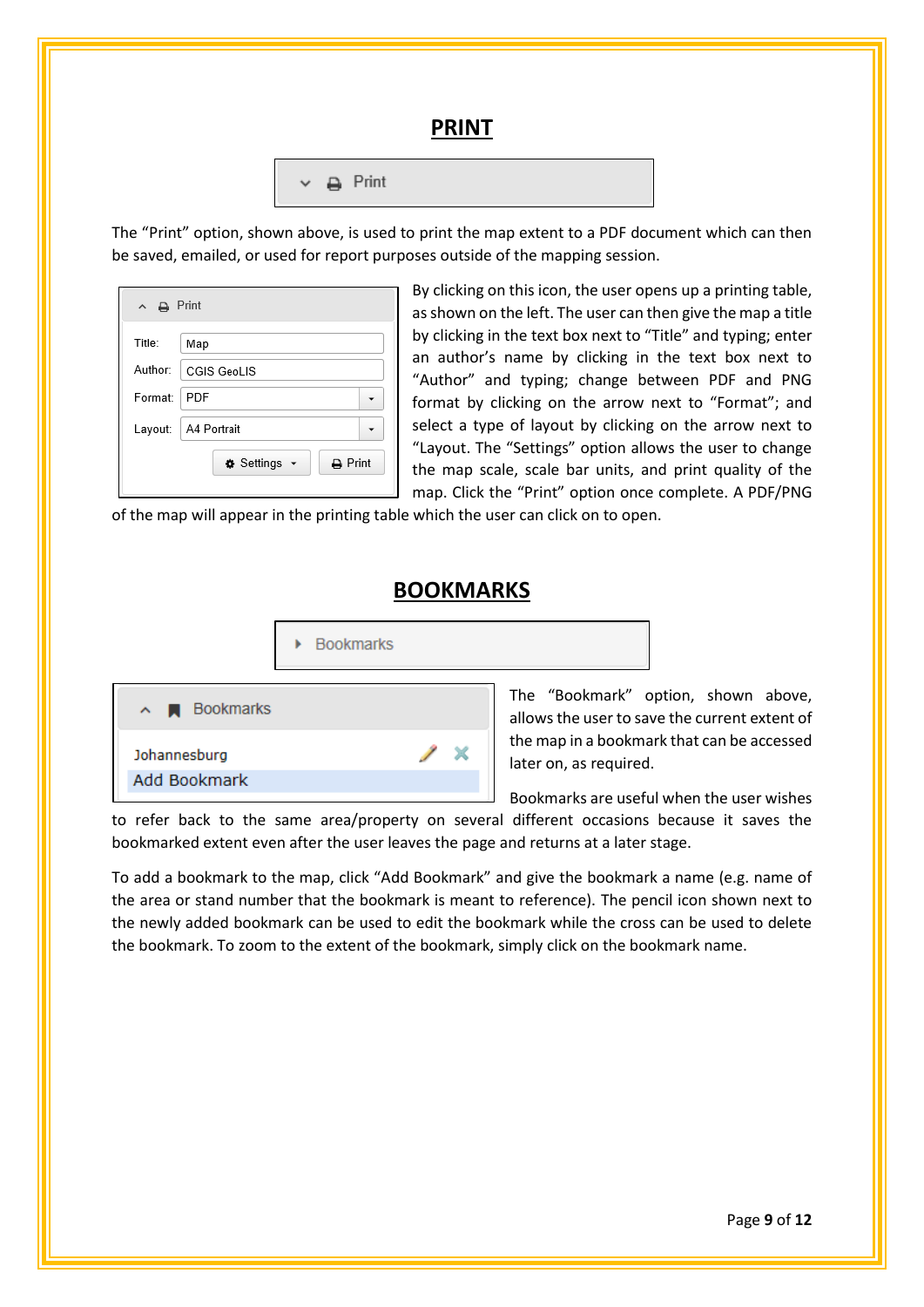#### **MEASUREMENT**

Measurement



The "Measurement" option, shown above, is used to obtain various measurement and coordinate information about specific properties or layers on the map.

As shown on the left, when expanded, the measurement tool gives the user four different

measurement functions to choose from which are discussed in the table below.

| jщ    | The first icon, "Sq Meters", is used to calculate the area of a specific polygon. To do this,<br>click on the Sq Meters icon, shown on the left, and click on points around the polygon<br>(e.g. the four corners of a square building). This will create a blue box around the polygon.<br>Double-click to stop. The area is then generated for the polygon drawn and is displayed<br>in the Measurement tab under "Measurement Result" (shown above) in square meters. |
|-------|--------------------------------------------------------------------------------------------------------------------------------------------------------------------------------------------------------------------------------------------------------------------------------------------------------------------------------------------------------------------------------------------------------------------------------------------------------------------------|
| didit | The second icon, "Meters", is used to calculate the distance between various points. To<br>do this, click on the Meters icon, shown on the left, and click on different points on the<br>map. Double-click to stop. The total distance along all line segments created is calculated<br>and displayed in the Measurement tab under "Measurement Result" (shown above) in<br>meters.                                                                                      |
|       | The third icon, "Degrees", is used to determine the location of a specific point on the map<br>by calculating its coordinates. To do this, click on the Degrees icon, shown on the left, and<br>click once on a specific point on the map. The latitude and longitude values of that point<br>are calculated and displayed as in the Measurement tab under "Measurement Result"<br>(shown above) in decimal degrees.                                                     |
|       | The fourth icon, "Circle Area", is used to measure the radius of a circle from a specific<br>point on the map. To do this, click on the Circle Area icon, shown on the left. Thereafter,<br>click once on a specific point on the map and drag the mouse to change the size of the<br>circle. Once you let go of the mouse, the area of the circle is calculated and displayed as<br>in the Measurement tab under "Measurement Result" (shown above) in square meters.   |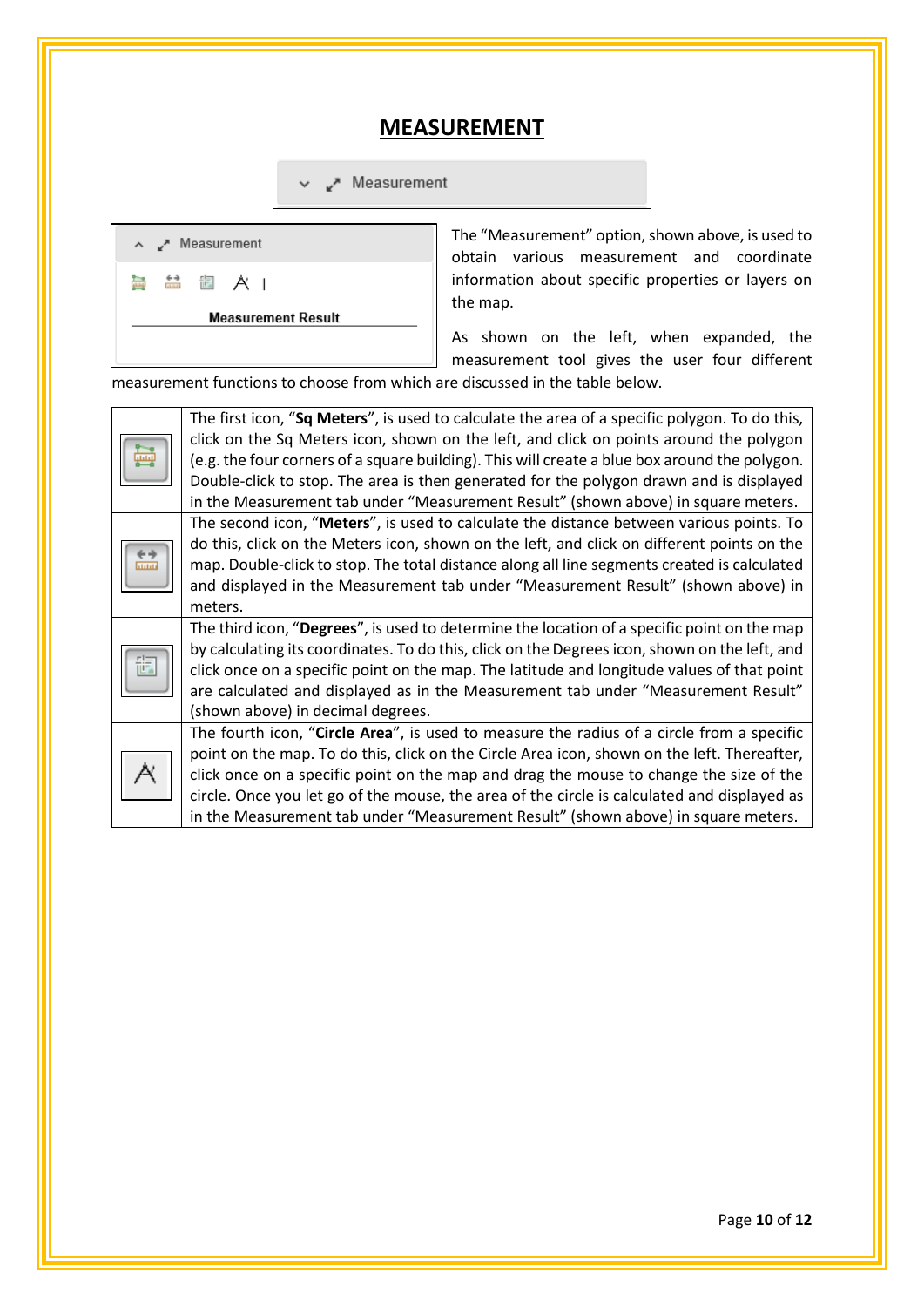#### **DRAW**

Directions  $\checkmark$ 



The "Draw" option, shown above, is used to create drawings and markings on the map. This is useful when the user wants to mark a specific property, make notations, or highlight a particular feature on the map.

When expanded, as shown on the left, the Draw option displays several drawing tools that become available to the user, which are explained in the table below.

|   | "Point" allows the user to make points or dots on the map. Simply click on the Point icon,     |  |  |  |
|---|------------------------------------------------------------------------------------------------|--|--|--|
|   | shown on the left, and click once on the map to create a new point. For each point that        |  |  |  |
|   | needs to be created, the user must click on the point icon before clicking on the map.         |  |  |  |
|   | "Circle" allows the user to draw circles or rings on the map. Simply click on the Circle icon, |  |  |  |
|   | shown on the left, then click once on the map, drag your mouse to amend the size of the        |  |  |  |
|   | circle and let go of the mouse to create the circle. For each circle that needs to be created, |  |  |  |
|   | the user must click on the circle icon before clicking on the map.                             |  |  |  |
|   | "Polyline" allows the user to draw straight lines on the map (e. g. Around buildings).         |  |  |  |
|   | Simply click on the Polyline icon, shown on the left, and click once on a point on the map     |  |  |  |
|   | to start drawing a line. Move the mouse away from the point to extend the line. Continue       |  |  |  |
|   | clicking to add new line segments, and double-click to end the polyline drawing.               |  |  |  |
| Ν | "Freehand Polyline" allows the user to draw non-straight lines on the map (e. g. Around        |  |  |  |
|   | water features). Simply click on the Freehand Polyline icon, shown on the left, click once     |  |  |  |
|   | on a point on the map, drag your mouse over the area you want to draw lines on, and let        |  |  |  |
|   | go to finish.                                                                                  |  |  |  |
|   | "Polygon" allows the user to draw straight-line polygons on the map. Simply click on the       |  |  |  |
|   | Polygon icon, shown on the left, click once on a point on the map to start drawing, move       |  |  |  |
|   | the mouse away from the point to create a line, continue clicking to add new line              |  |  |  |
|   | segments, and double-click to close the polygon.                                               |  |  |  |
|   | "Freehand Polygon" allows the user to draw freehand polygons on the map. Simply click          |  |  |  |
| ۵ | on the Freehand Polygon icon, shown on the left, click once on a point on the map, drag        |  |  |  |
|   | your mouse over the area you want to draw lines on, and let go to finish.                      |  |  |  |
|   | "Add Text" allows the user to add notes and comments to the map. Simply click on the           |  |  |  |
|   | Add Text icon, shown on the left and then click on the point on the map where you would        |  |  |  |
|   | like the text to appear. A "Draw Text" box will appear in which the user must type             |  |  |  |
|   | comments and then click "OK".                                                                  |  |  |  |
|   | "Stop Drawing" can be used to end a drawing that was started using any of the above-           |  |  |  |
|   | described tools. Simply click on the Stop Drawing icon, shown on the left, after drawing a     |  |  |  |
|   | shape to end it.                                                                               |  |  |  |
|   | "Clear Drawing" allows the user to remove all markings and notations previously made           |  |  |  |
| D | on the map. Simply click on the Clear Drawing icon, shown on the left, to remove drawings      |  |  |  |
|   | made.                                                                                          |  |  |  |

Page **11** of **12**